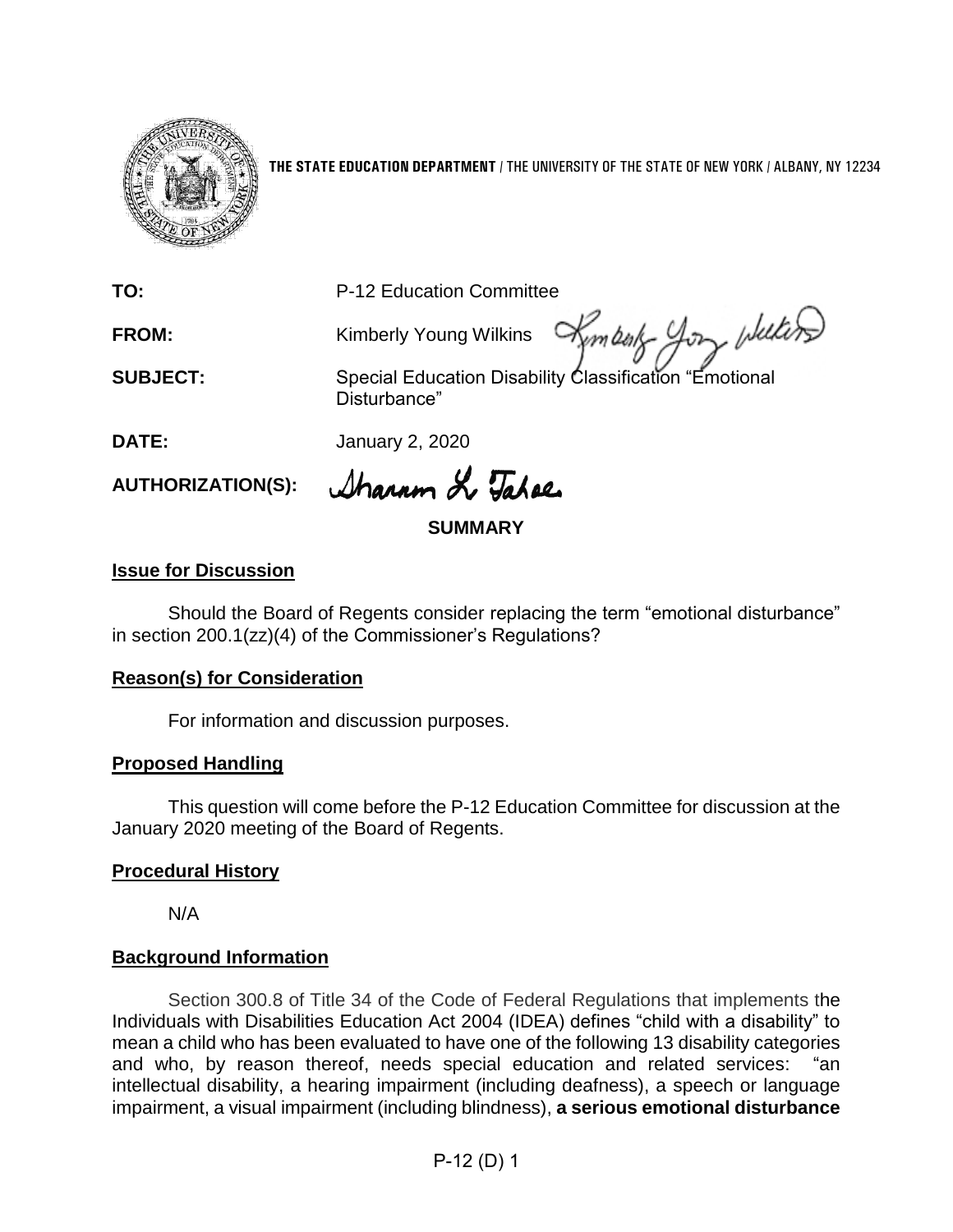**(referred to in this part as ''emotional disturbance'')**, an orthopedic impairment, autism, traumatic brain injury, an other health impairment, a specific learning disability, deaf-blindness, or multiple disabilities..." Section 300.8 of Title 34 of the Code of Federal Regulations also provides a definition of each of the 13 disability categories.

Consistent with federal regulations, section 200.1(zz) of the Commissioner's Regulations [8 NYCRR] defines "student with a disability" to include these same 13 disability classifications and defines "emotional disturbance" as follows:

"(4) Emotional disturbance means a condition exhibiting one or more of the following characteristics over a long period of time and to a marked degree that adversely affects a child's educational performance:

- (i) an inability to learn that cannot be explained by intellectual, sensory, or health factors.
- (ii) an inability to build or maintain satisfactory interpersonal relationships with peers and teachers.
- (iii) inappropriate types of behavior or feelings under normal circumstances.
- (iv) a general pervasive mood of unhappiness or depression.
- (v) a tendency to develop physical symptoms or fears associated with personal or school problems.

The term emotional disturbance includes schizophrenia. The term does not apply to children who are socially maladjusted, unless it is determined that they have an emotional disturbance."

School districts have an obligation to locate, identify and evaluate a student who is suspected of having a disability to determine eligibility for special education and related services. Based on the results of the individual evaluation, the committee on special education (CSE) must make a determination as to whether a student meets the eligibility criteria for special education and identify the student's disability based on a review of the definitions associated with the disability categories defined in section 200.1(zz) of the Commissioner's Regulations. The disability category is necessary to determine a student's eligibility for special education services. Decisions regarding the provision of services that are appropriate for the student are based on the student's individual and unique needs, and not on the disability category in which the student is classified.

#### **OTHER STATES**

The chart below provides information obtained from the 50 states on the terminology used for the classification of emotional disturbance. This information indicates that there is a range in the terminology used by other states.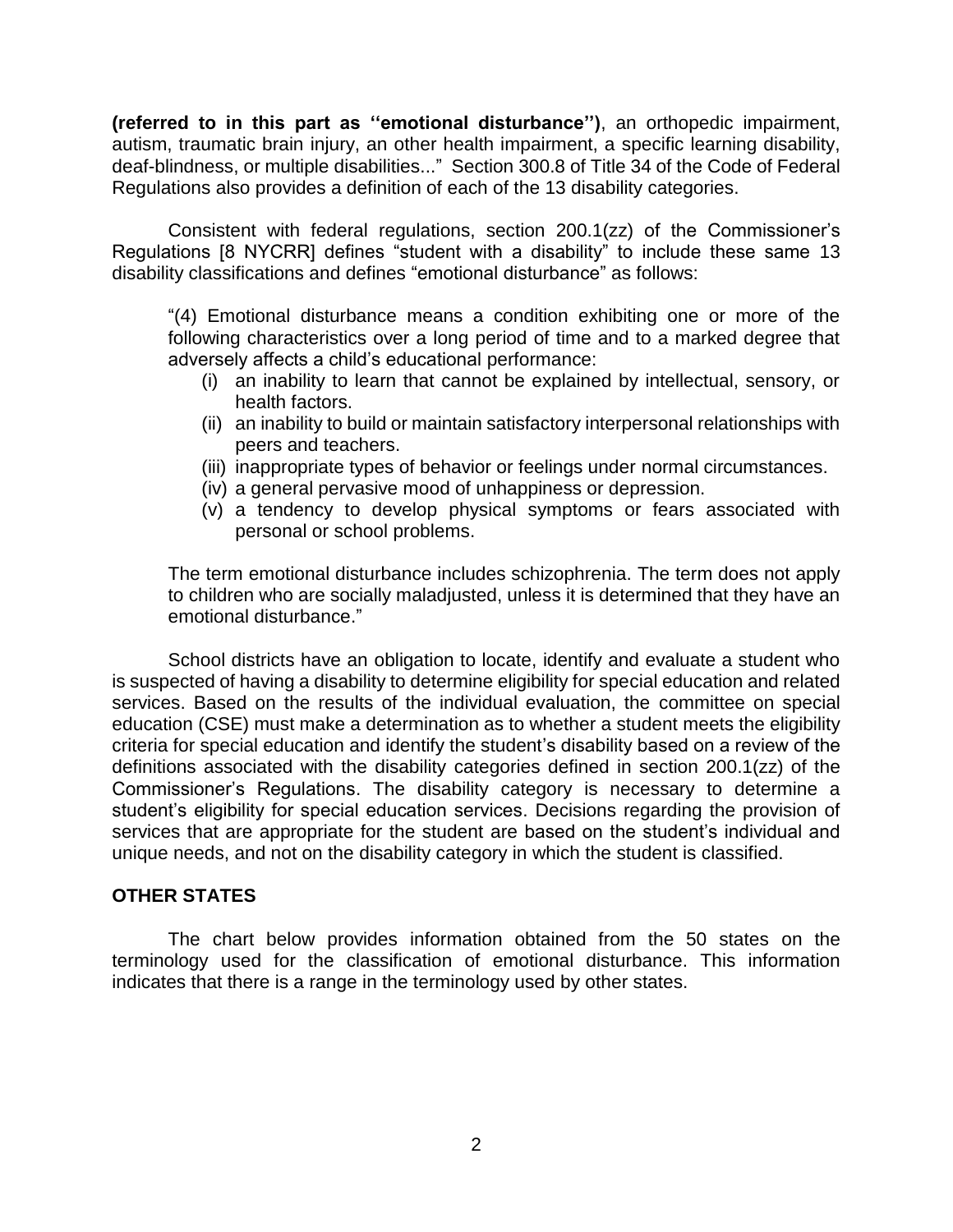| <b>State</b>         | <b>Terminology</b>                                                          |
|----------------------|-----------------------------------------------------------------------------|
| Alabama              | <b>Emotional Disability</b>                                                 |
| Alaska               | <b>Emotional Disturbance</b>                                                |
| Arkansas             | <b>Emotional Disturbance</b>                                                |
| Arizona              | <b>Emotional Disability</b>                                                 |
| California           | <b>Emotional Disturbance</b>                                                |
| Colorado             | <b>Serious Emotional Disability</b>                                         |
| Connecticut          | <b>Emotional Disturbance</b>                                                |
| Delaware             | <b>Emotional Disability</b>                                                 |
| Florida              | <b>Emotional/Behavioral Disability</b>                                      |
| Georgia              | <b>Emotional and Behavioral Disorder</b>                                    |
| Hawaii               | <b>Emotional Disability</b>                                                 |
| Idaho                | <b>Emotional Behavioral Disorder</b>                                        |
| <b>Illinois</b>      | <b>Emotional Disturbance</b>                                                |
| Indiana              | <b>Emotional Disability</b>                                                 |
| lowa                 | Behavior disorder (or emotional disturbance)                                |
| Kansas               | <b>Emotional Disturbance</b>                                                |
| Kentucky             | <b>Emotional/Behavioral Disability</b>                                      |
| Louisiana            | <b>Emotional Disturbance</b>                                                |
| Maine                | <b>Emotional Disturbance</b>                                                |
| Maryland             | <b>Emotional Disability</b>                                                 |
| <b>Massachusetts</b> | <b>Emotional Impairment</b>                                                 |
| Michigan             | <b>Emotional Impairment</b>                                                 |
| Minnesota            | <b>Emotional or Behavioral Disorder</b>                                     |
| Mississippi          | Emotional disability (also referred to as serious emotional<br>disturbance) |
| Missouri             | <b>Emotional Disturbance</b>                                                |
| Montana              | <b>Emotional Disturbance</b>                                                |
| Nebraska             | <b>Emotional Disturbance</b>                                                |
| Nevada               | <b>Serious Emotional Disturbance</b>                                        |
| New Hampshire        | <b>Emotional Disturbance</b>                                                |
| New Jersey           | <b>Emotionally Disturbed</b>                                                |
| <b>New Mexico</b>    | <b>Emotional Disturbance</b>                                                |
| <b>New York</b>      | <b>Emotional Disturbance</b>                                                |
| North Carolina       | <b>Serious Emotional Disability</b>                                         |